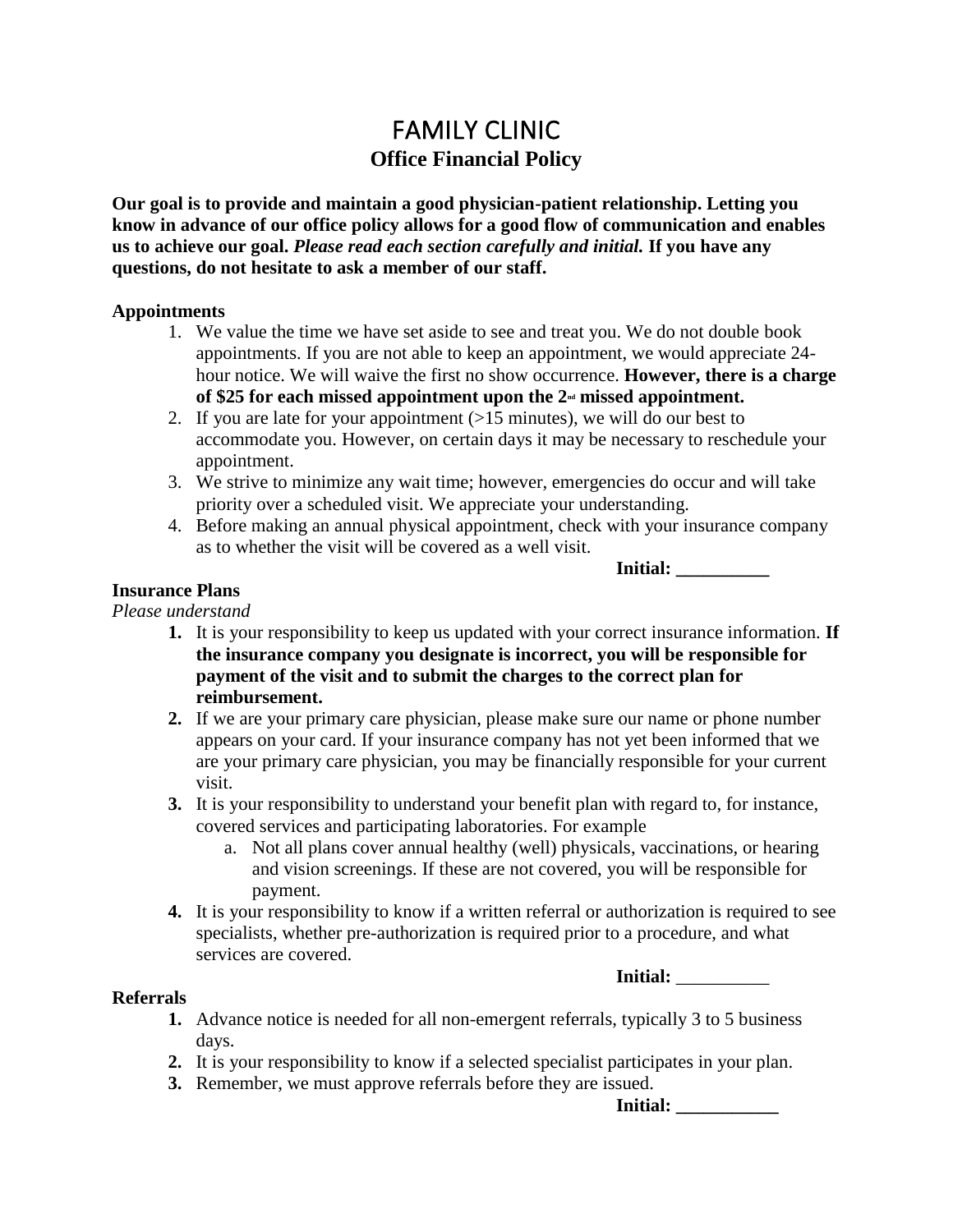# **Financial Responsibility**

- **1.** According to your insurance plan, you are responsible for any and all co-payments, deductibles, and co-insurances.
- **2. Co-payments** are due at the time of service. A **\$10 service fee** will be charged in addition to your co-payment if the co-payment is not paid by the end of that business day.
- **3.** Self-pay patients are expected to pay for services in FULL at the time of the visit.
- **4.** If we do not participate in your insurance plan, payment in full is expected from you at the time of your visit. We will supply you with an invoice that you can submit to your insurance for reimbursement.
- **5.** Patient balances are billed immediately on receipt of your insurance plan's explanation of benefits. Your remittance is due within **10** business days of your receipt of your bill.
- **6.** If previous arrangements have *not* been made with our finance office, any account balance outstanding longer than 28 days will be charged a **\$5 re-bill fee** for each 28 day cycle. Any balance outstanding longer than 90 days will be forwarded to a collection agency.
- **7.** For scheduled appointments, prior balances must be paid prior to the visit.
- **8.** If you participate with a high-deductible health plan, we require a copy of the health savings account debit or credit card, or a copy of a personal credit card to remain on file.
- **9.** We accept cash, checks, Visa, and MasterCard credit and debit.
- **10.** A \$35 fee will be charged for any checks returned for insufficient funds.

## **Initial: \_\_\_\_\_\_\_\_\_\_\_**

## **Forms**

- **1.** There is no charge for an insurance form given at the time of your visit. This is considered part of the visit. **However,** should you lose your forms, there will be a \$5 charge (\$5 for one form) to replace them.
- **2.** Any school, camp, or sports forms are subject to a \$25-per-form fee. Family and Medical Leave Act forms are \$25. Disability Forms are \$25. Payment is due when the forms are dropped off. We require 3-day turnaround time.

#### **Initial: \_\_\_\_\_\_\_\_\_\_\_\_\_**

## **Transfer of Records**

- **1.** If you transfer to another physician, we will provide a copy of your medical record and your last visit to your physician, free of charge, as a courtesy to you. We need 48 hours' notice.
- **2.** A copy of your complete record is available for a \$1-per-page fee.
- **3.** We provide records of your visits rendered here at Family Clinic only. For any previous records, you must request them directly from your previous doctor(s).

**Initial:** 

# **Prescription Refills**

1. For monthly medication refills, we require 48 hours' notice, during regular business hours. Please plan accordingly.

**Initial: \_\_\_\_\_\_\_\_\_\_\_\_\_**